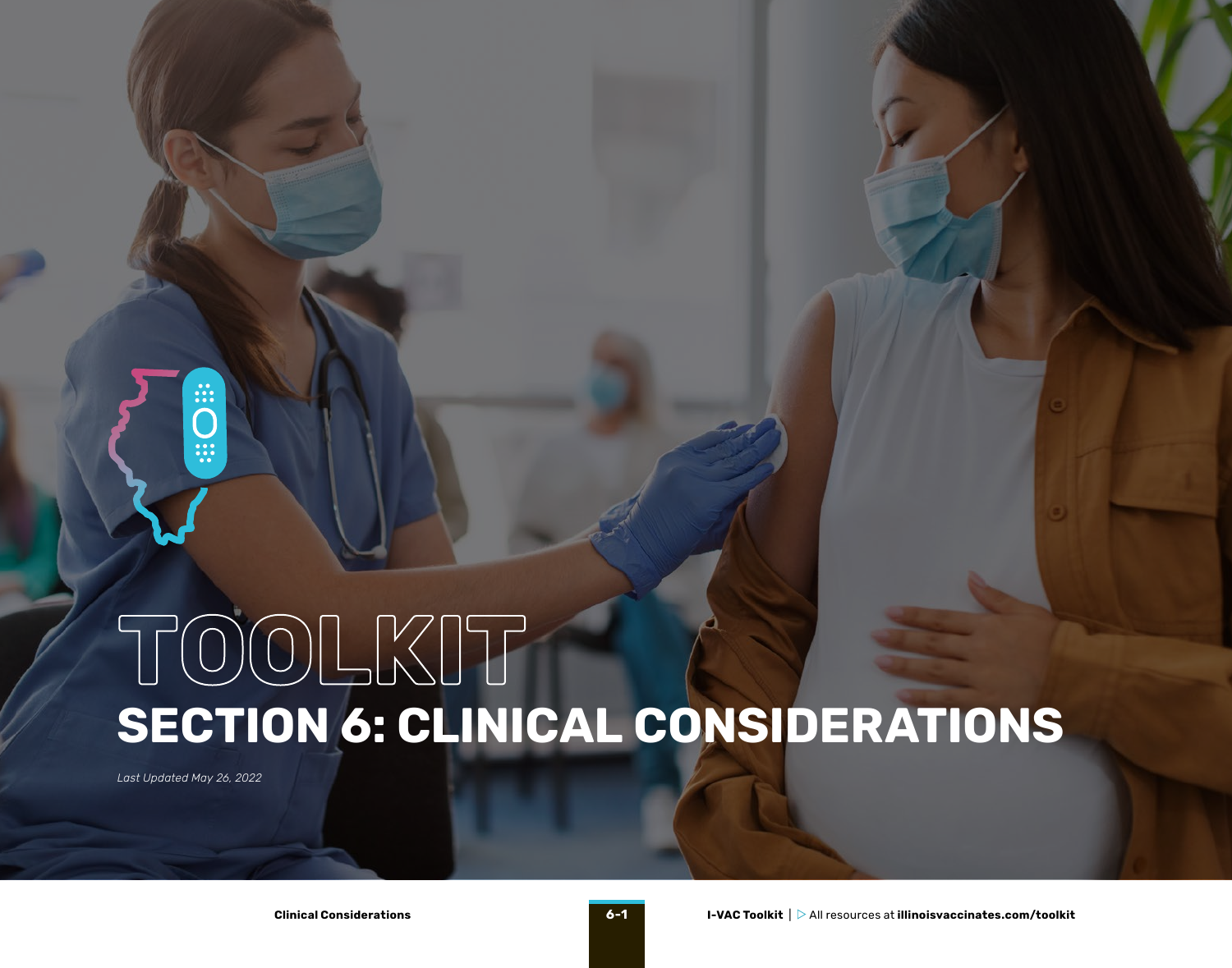### **CONTENTS**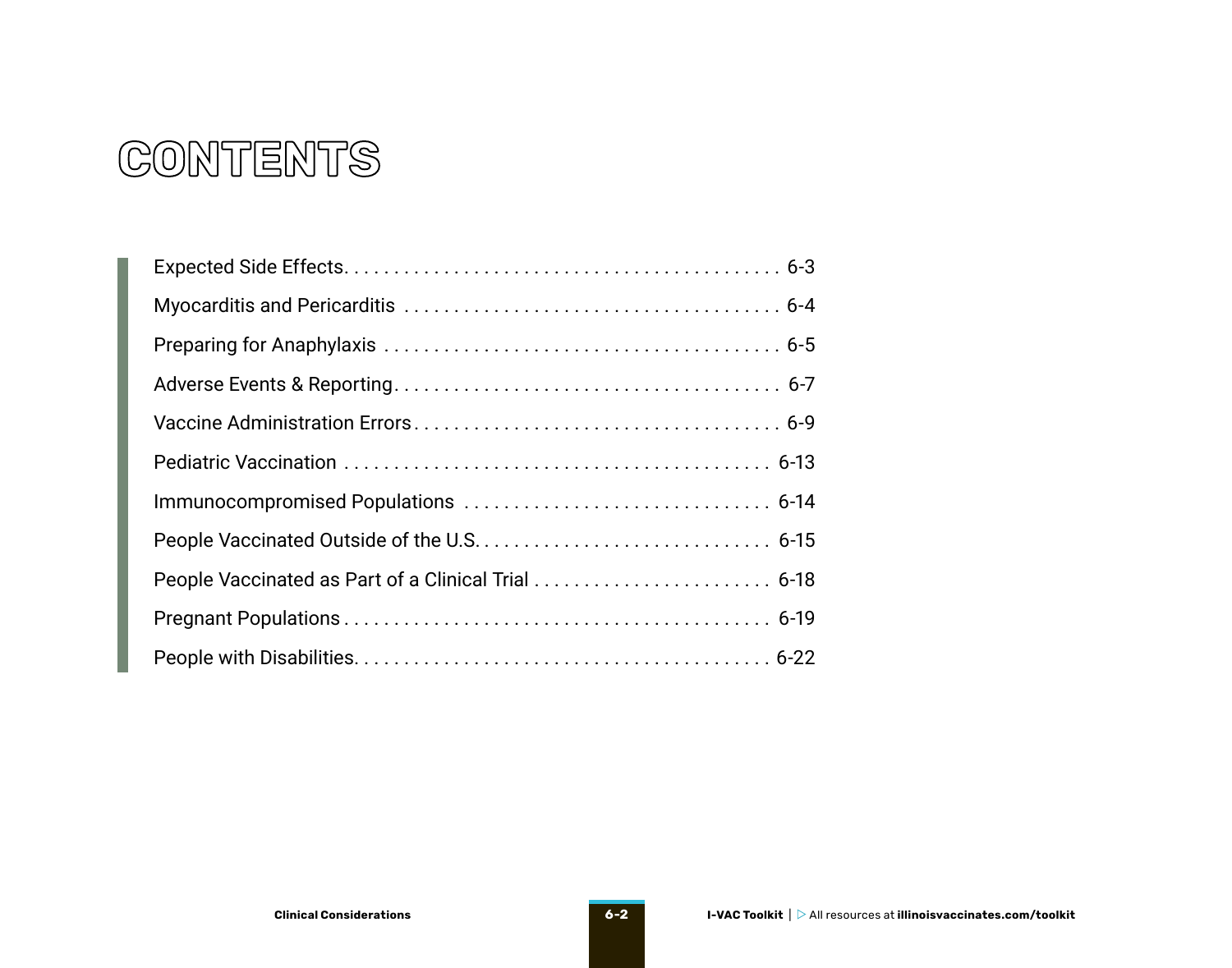## <span id="page-2-0"></span>**EXPECTED SIDE EFFECTS**

It is important to discuss common side effects from COVID-19 vaccines with patients. Reassure them these reactions are normal and will usually resolve themselves within a few days of getting the vaccine. There are some patients who will think these reactions are from COVID-19 – because of getting the vaccine – and not the vaccine itself. Side effects can include:

- Pain, redness, and swelling on arm where vaccine was given
- Tiredness
- Headache
- Muscle pain
- Chills
- Fever
- Nausea

Visit the CDC website for more information on local and systematic reactions to **[Pfizer](https://www.cdc.gov/vaccines/covid-19/info-by-product/pfizer/reactogenicity.html#:~:text=Local%20Reactions,-Among%20all%20study&text=Pain%20at%20the%20injection%20site,(77.8%25%20vs%2066.1%25).)**, **[Moderna](https://www.cdc.gov/vaccines/covid-19/info-by-product/moderna/reactogenicity.html)**, and **[J&J](https://www.cdc.gov/vaccines/covid-19/info-by-product/janssen/reactogenicity.html)** products.

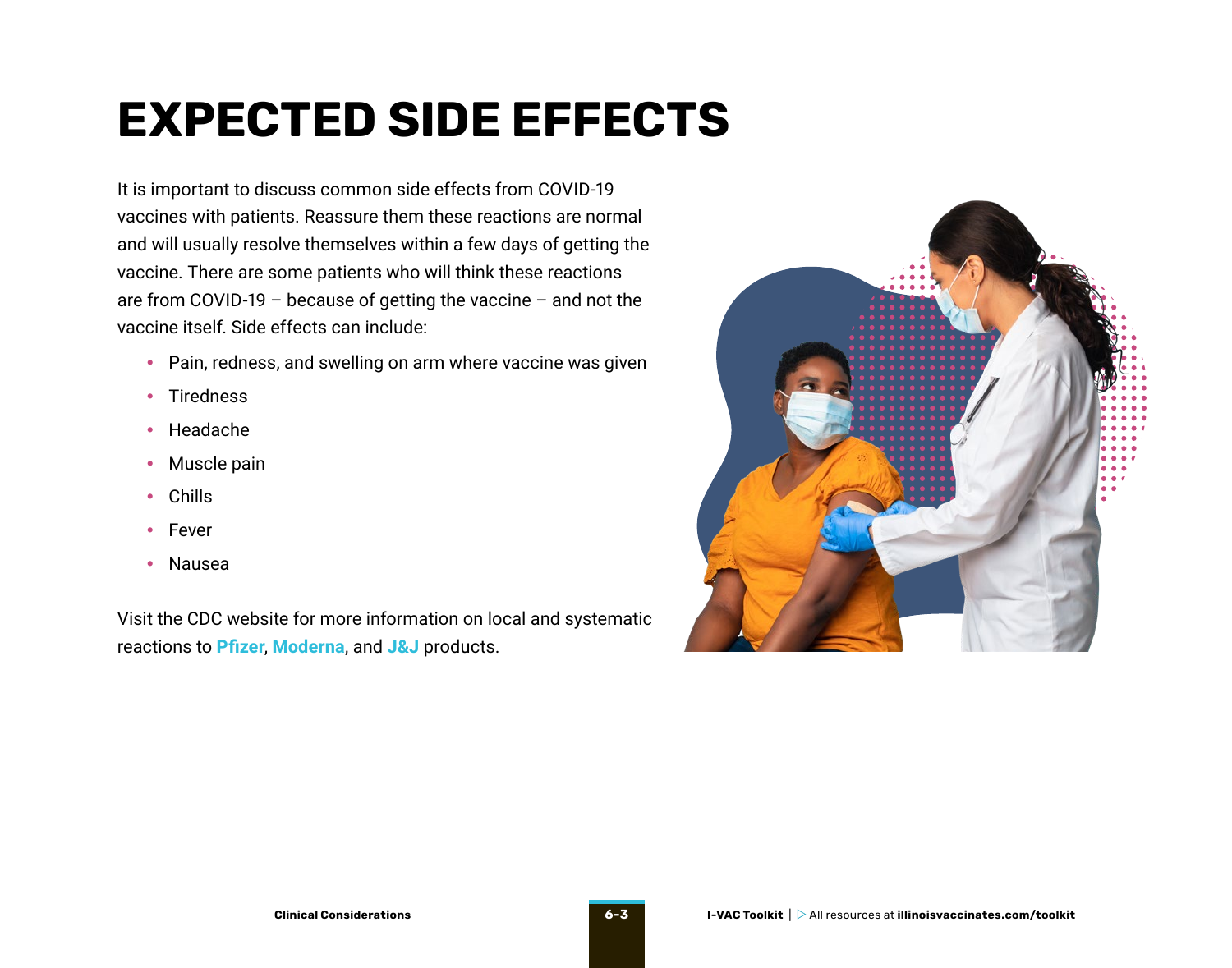## <span id="page-3-0"></span>**MYOCARDITIS AND PERICARDITIS**

According to the CDC: since April 2021, increased cases of myocarditis and pericarditis have been reported in the United States after mRNA COVID-19 vaccination (Pfizer-BioNTech and Moderna), particularly in adolescents and young adults.

There has not been a similar reporting pattern observed after receipt of the Janssen COVID-19 vaccine (Johnson & Johnson).

In most cases, patients who presented for medical care have responded well to medications and rest and had prompt improvement of symptoms. Reported cases have occurred predominantly in male adolescents and young adults 16 years of age and older. Onset was typically within several days after mRNA COVID-19 vaccination, and cases have occurred more often after the second dose than the first dose. The CDC and its partners are investigating these reports of myocarditis and pericarditis following mRNA COVID-19 vaccination.

The CDC continues to recommend COVID-19 vaccination for everyone 5 years of age and older given the risk of COVID-19 illness and related, possibly severe complications, such as long-term health problems, hospitalization, and even death.

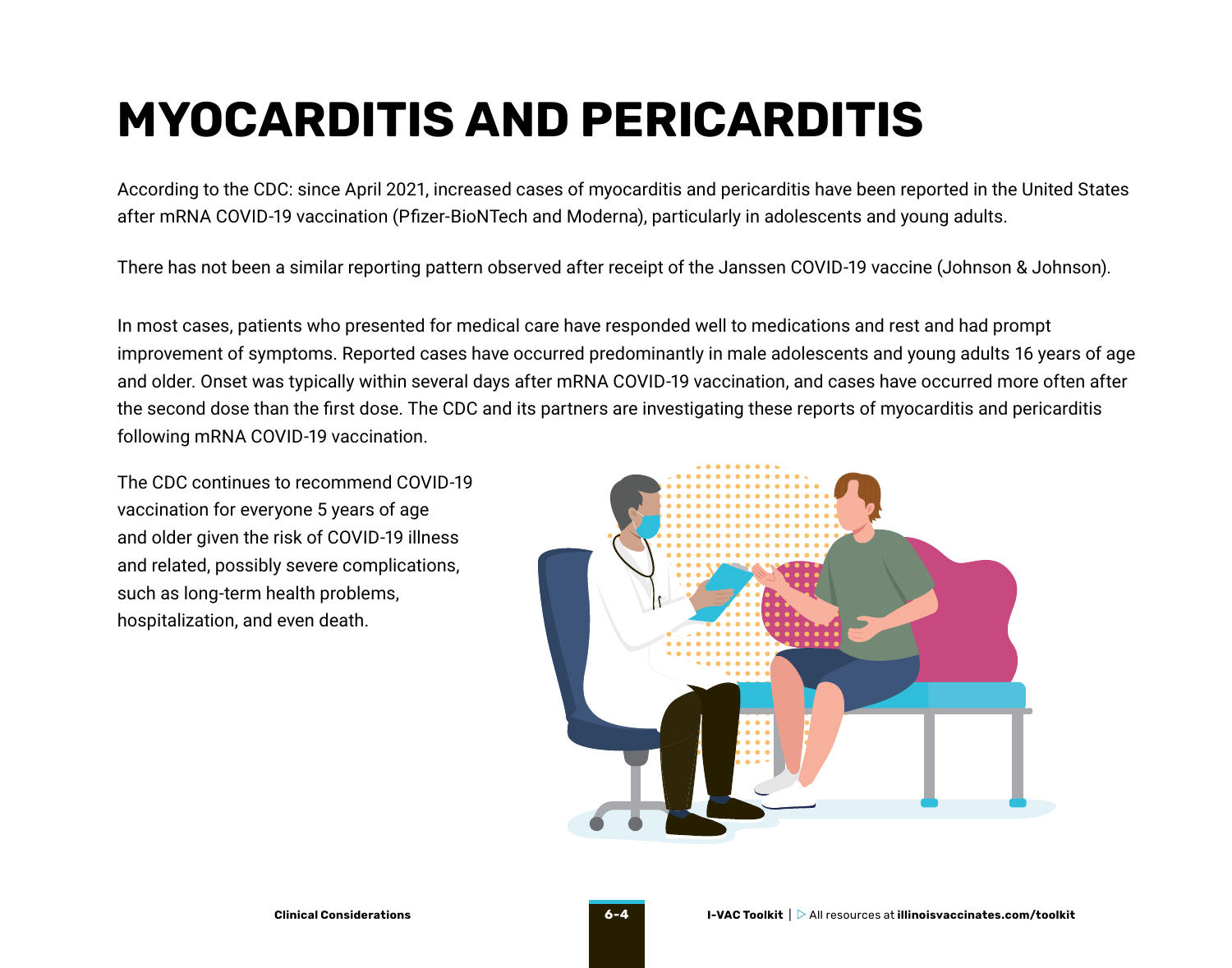## <span id="page-4-0"></span>**PREPARING FOR ANAPHYLAXIS**

Symptoms of anaphylaxis often occur within 15-30 minutes of vaccination, though it can sometimes take several hours for symptoms to appear. Early signs of anaphylaxis can resemble a mild allergic reaction, and it is often difficult to predict whether initial, mild symptoms will progress to become an anaphylactic reaction. In addition, symptoms of anaphylaxis might be more difficult to recognize in people with communication difficulties, such as long-term care facility residents with cognitive impairment, those with neurologic disease, or those taking medications that can cause sedation. Not all symptoms listed here are necessarily present during anaphylaxis, and not all patients have skin reactions.



#### **For those sites vaccinating children:**

Ensure staff are trained to recognize and respond to anaphylaxis in children aged 5-11 years.

#### **Respiratory** Sensation of throat closing or tightness • High-pitched sound while breathing • Hoarseness Shortness of breath or wheezing • Coughing • Trouble swallowing/drooling • Nasal congestion or sneezing **Cardiovascular** • Dizziness **Fainting** • Abnormally fast heart rate • Abnormally low blood pressure

**SIGNS AND SYMPTOMS IN ADULTS AND CHILDREN**

|                   | Cyanosis (bluish discoloration)<br>٠<br>Pallor<br>Flushing<br>٠                                                                              |
|-------------------|----------------------------------------------------------------------------------------------------------------------------------------------|
| Gastrointestinal  | Nausea<br>٠<br>Vomiting<br>• Diarrhea<br>Abdominal pain<br>۰<br>Cramps                                                                       |
| Skin/mucosal      | • Generalized hives<br>• Widespread redness<br>Itching<br>Conjunctivitis<br>• Swelling of eyes, lips, tongue, mouth, face, or<br>extremities |
| <b>Neurologic</b> | • Agitation<br>Convulsions<br>Acute change in mental status<br>٠<br>Feeling of impending doom<br>٠                                           |
| <b>Other</b>      | · Sudden increase in secretions from eyes,<br>nose, or mouth<br>Urinary incontinence                                                         |

• Pulse difficult to find or "weak"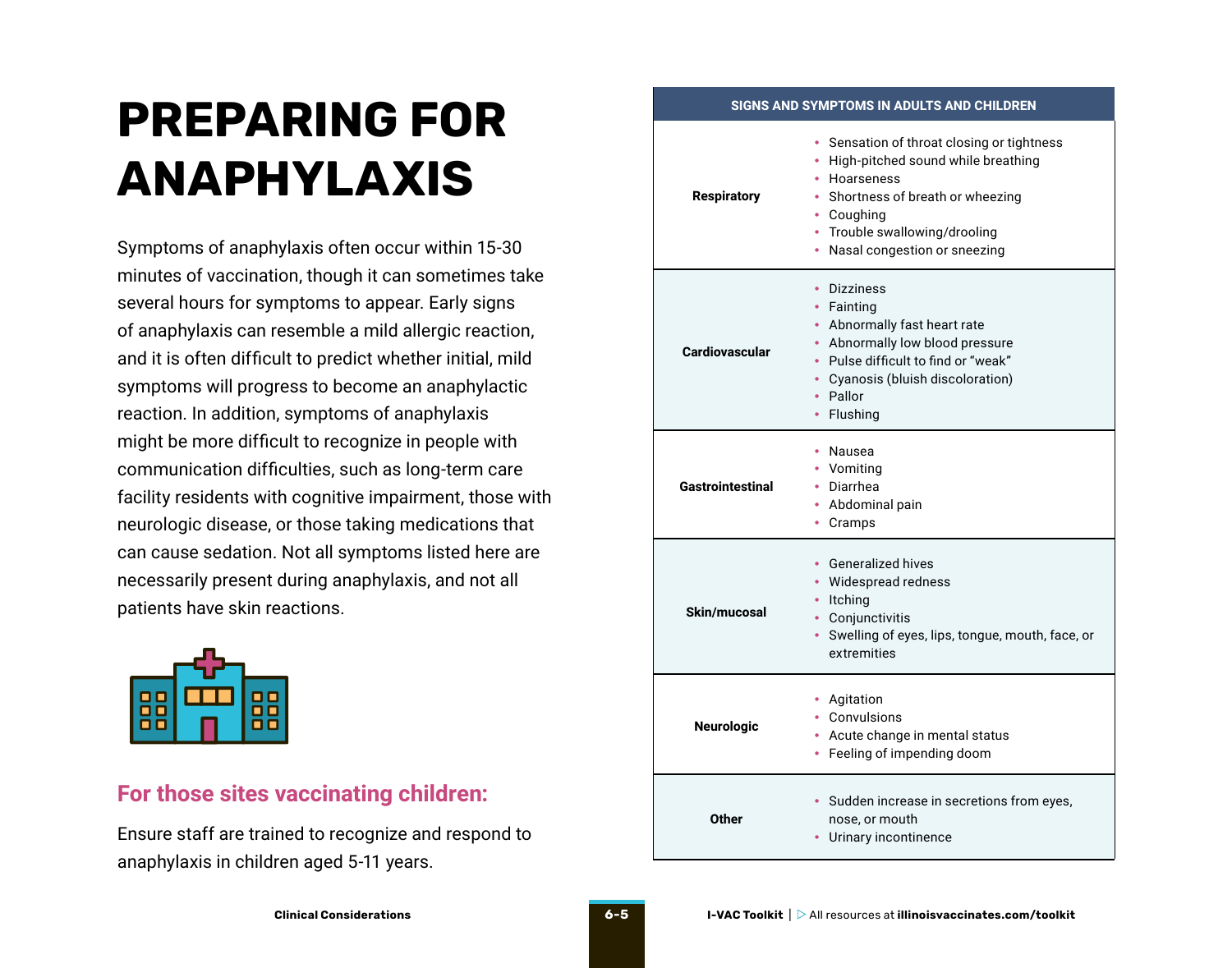### **PREPARING FOR ANAPHYLAXIS (CONTINUED)**

### **Should be available at all locations:**

- Epinephrine (e.g., prefilled syringe, autoinjector)
- H1 antihistamine (e.g., diphenhydramine, cetirizine)
- Blood pressure monitors
- Timing device to assess pulse

### **If feasible, include at locations:**

- Pulse oximeter
- Oxygen
- Bronchodilator (e.g. albuterol)
- H2 antihistamine (e.g., famotidine, cimedtidine)
- Intravenous fluids
- Intubation kit
- Adult-sized cardiopulmonary resuscitation (CPR) mask (Adult-sized pocket mask with one-way valve)

Source: **[CDC](https://www.cdc.gov/vaccines/covid-19/clinical-considerations/managing-anaphylaxis.html): Interim Considerations: Preparing for the Potential Management of Anaphylaxis after COVID-19 Vaccination**

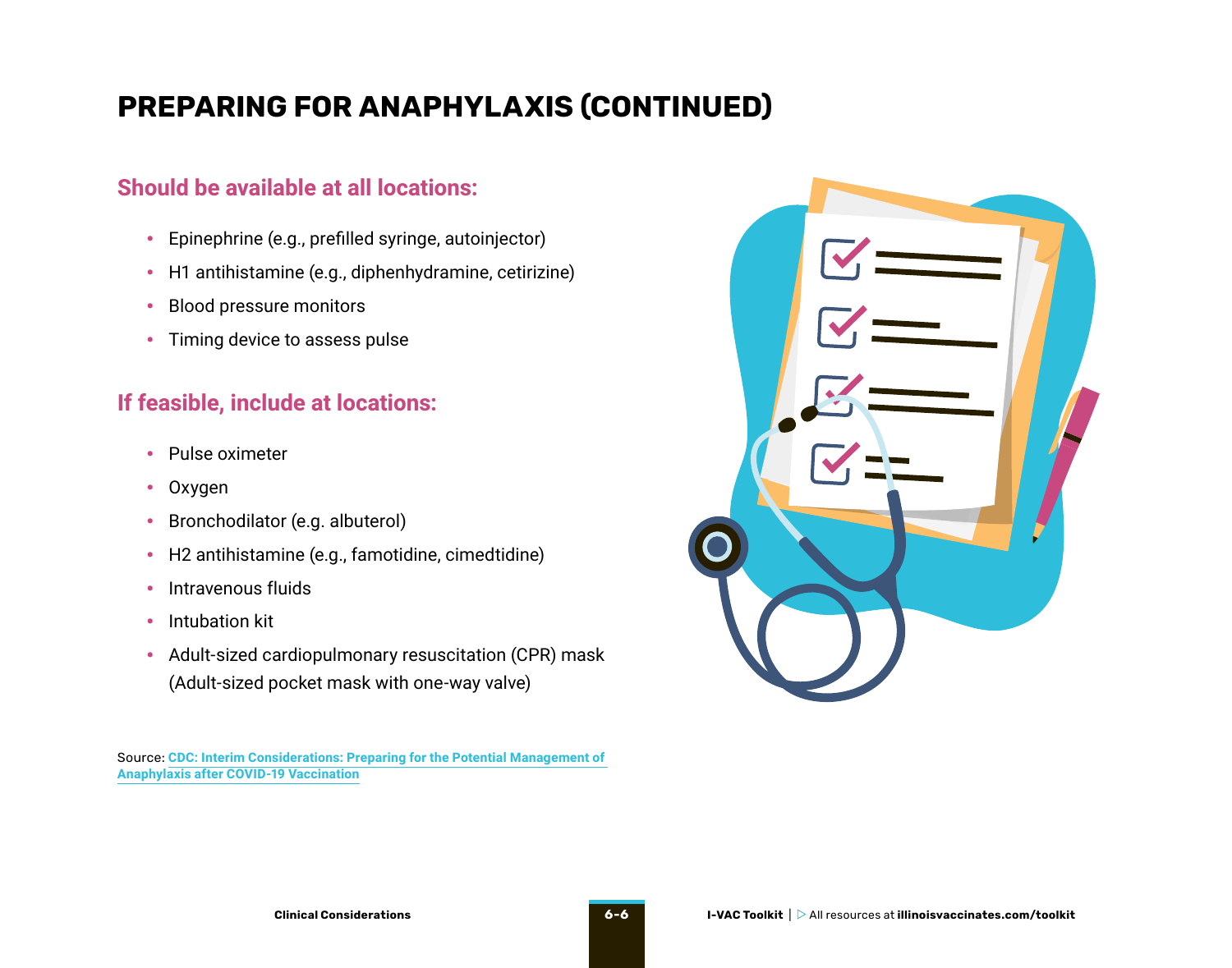## <span id="page-6-0"></span>**ADVERSE EVENTS & REPORTING**

No serious adverse events (SAEs) were judged to be related to the vaccine and no deaths occurred in the clinical trials.

• SAEs were uncommon in both vaccine and placebo groups (0.07% and 0.1%)

Sources: **[CDC Center for Preparedness and Response](https://emergency.cdc.gov/coca/ppt/2021/110421_slide.pdf)**; **[CDC](https://www.cdc.gov/vaccines/acip/meetings/downloads/slides-2021-11-2-3/02-COVID-Gurtman-508.pdf): Pfizer/BioNTech BNT162b2 (COVID-19 Vaccine, mRNA) Vaccine –in Individuals 5 to <12 Years of Age**

### **Reporting in VAERS**

Vaccine Adverse Event Reporting System (VAERS) is the frontline system for vaccine safety monitoring. VAERS depends on healthcare professionals to report any health problems of clinical significance that may occur after vaccination.

Healthcare providers who administer COVID-19 vaccines are **required by law** to report the following to VAERS:



Vaccine administration errors, whether or not associated with an adverse event (AE)

- If the incorrect mRNA COVID-19 vaccine product was inadvertently administered for a second dose in a 2-dose series, VAERS reporting is required
- If a different product from the primary series is inadvertently administered for the additional or booster (third dose), VAERS reporting is required

VAERS reporting **is not required** for the following situations:

- If a mixed series is given intentionally (e.g., due to hypersensitivity to a vaccine ingredient)
- Mixing and matching of booster doses (as of October 21, 2021, mixing and matching of booster doses is allowed)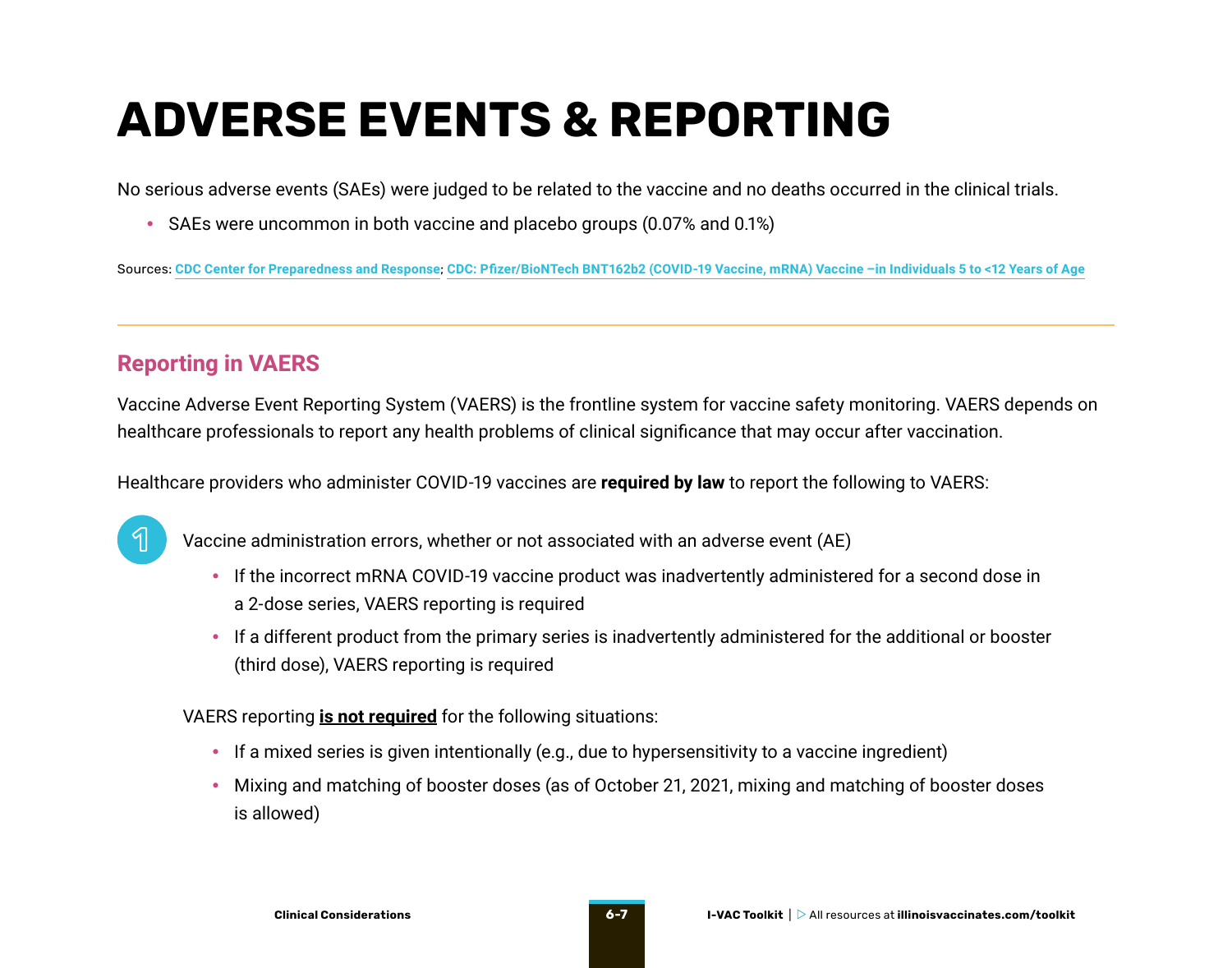### **ADVERSE EVENTS (CONTINUED)**

**2**

Serious AEs regardless of whether the reporter thinks the vaccine caused the AE

- Death
- A life-threatening AE
- Inpatient hospitalization or prolongation of existing hospitalization
- A congenital anomaly/birth defect
- An important medical event that, based on appropriate medical judgment, may require medical or surgical intervention to prevent one of the outcomes listed above
- **又**
- Cases of Multisystem Inflammatory Syndrome
- **4**
- Cases of COVID-19 that result in hospitalization or death

Healthcare providers should report any additional clinically significant AEs to VAERS following vaccination, **even if they are not sure whether the vaccine caused the event.**



### **Ways to Submit an Online Report to VAERS**

#### **Option 1:**

**Report Online to VAERS –** Submit a VAERS report online. The report must be completed online and submitted in one sitting and cannot be saved and returned to at a later time. Information will be erased if inactive for 20 minutes; you will receive a warning after 15 minutes.

#### **Option 2:**

**Report using a Writable PDF Form –** Download the **[Writable PDF Form](https://vaers.hhs.gov/uploadFile/index.jsp)** to a computer. Complete the VAERS report offline if you do not have time to complete it all at once. Return to this page to upload the completed Writable PDF form by clicking **[here](https://vaers.hhs.gov/uploadFile/index.jsp)**.

Source: **[CDC: Reporting Adverse Events Following Vaccination](https://www.cdc.gov/vaccinesafety/hcproviders/reportingadverseevents.html)**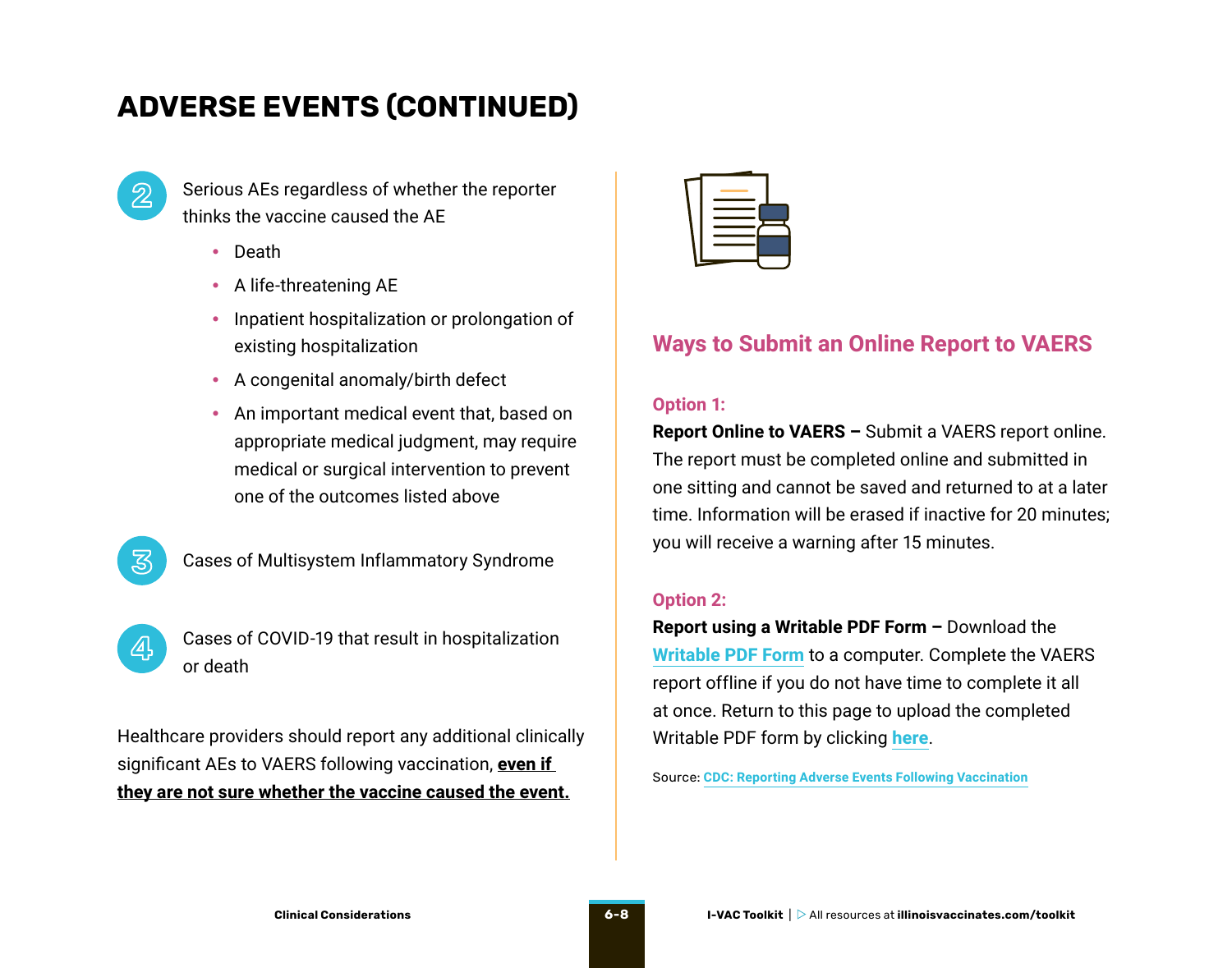## <span id="page-8-0"></span>**VACCINE ADMINISTRATION ERRORS**

A vaccine administration error is any preventable event that may cause or lead to inappropriate use of vaccine or patient harm. When an error occurs with a COVID-19 vaccine, follow the revaccination guidance in the table on pages **[6-10](#page-9-0)** and **[6-11](#page-10-0)**, using an age-appropriate COVID-19 vaccine and formulation. Then continue with the recommended schedule of subsequent dose(s) unless otherwise noted **[\(see](#page-11-0)  [footnotes\)](#page-11-0)**.

For ALL vaccine administration errors:

- Inform the recipient of the vaccine administration error
- Consult with the I-CARE team to determine how the dose should be entered to account for administered dose and for inventory
- Providers are required to report all COVID-19 vaccine administration errors into VAERS – even those not associated with an adverse event
- Determine how the error occurred and implement strategies for prevention

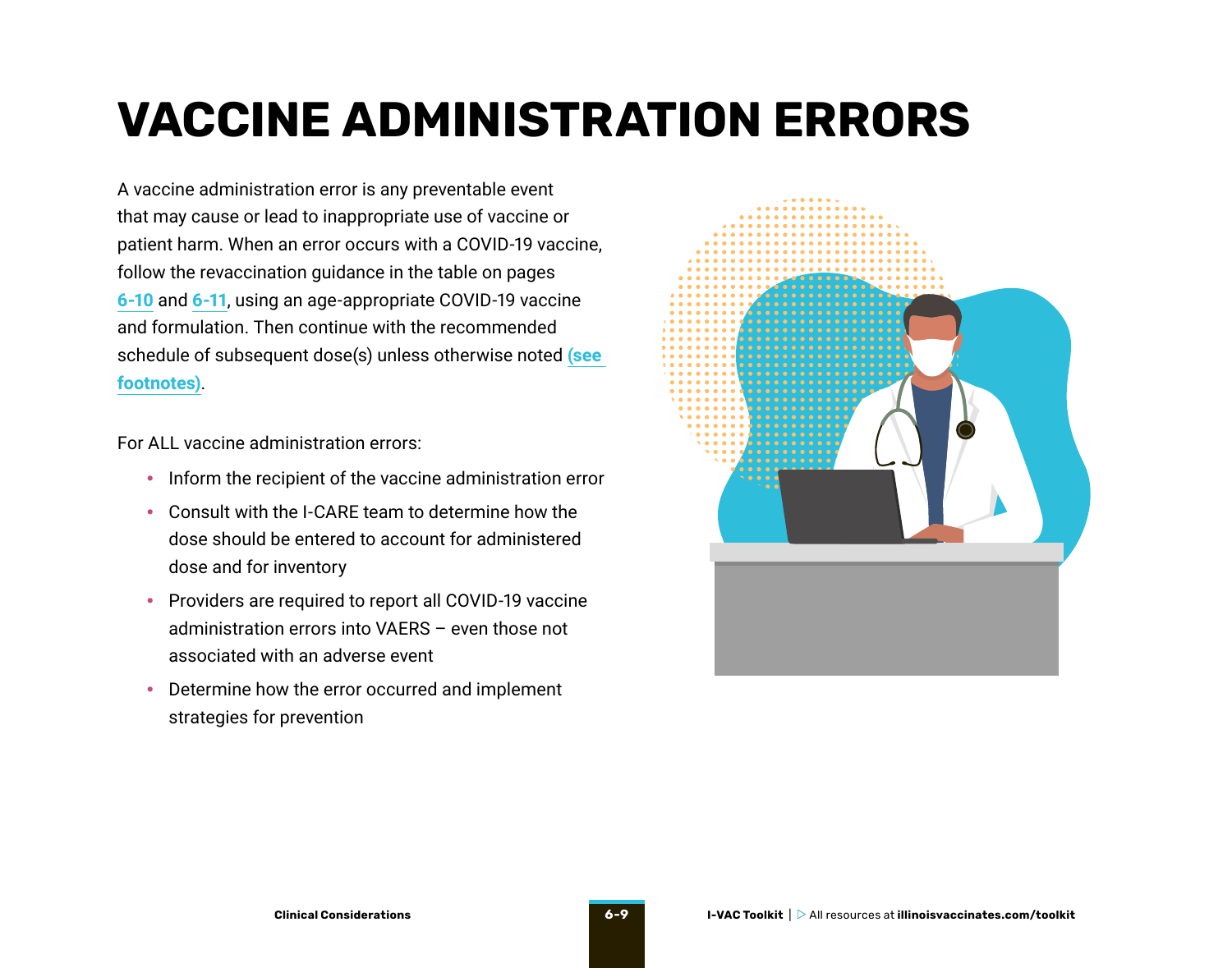### <span id="page-9-0"></span>**VACCINE ADMINISTRATION ERRORS (CONTINUED)**

### **Interim Revaccination Guidance**

| <b>TYPE</b>                     | <b>ADMINISTRATION ERROR/DEVIATION</b>                                                                                                        | <b>DO NOT REPEAT</b><br><b>DOSE</b> | <b>REPEAT DOSE</b><br><b>IMMEDIATELY</b> | <b>REPEAT DOSE</b><br><b>AFTER INVALID</b><br><b>DOSE BY THE</b><br><b>MINIMUM</b><br><b>INTERVAL*</b> | <b>CONTACT</b><br><b>MANUFACTURER</b> |
|---------------------------------|----------------------------------------------------------------------------------------------------------------------------------------------|-------------------------------------|------------------------------------------|--------------------------------------------------------------------------------------------------------|---------------------------------------|
| Site/route                      | Incorrect site (i.e., site other than deltoid or<br>anterolateral thigh)                                                                     |                                     |                                          |                                                                                                        |                                       |
|                                 | Incorrect route (i.e., route other than intramuscular)                                                                                       |                                     |                                          |                                                                                                        |                                       |
| Age                             | Administered to an unauthorized age group <sup>t</sup>                                                                                       |                                     |                                          |                                                                                                        |                                       |
| <b>Formulation</b><br>or dosage | Pfizer-BioNTech 12 years of age or older<br>formulation (purple or grey cap) administered to a<br>child age 5 through 11 years <sup>#§</sup> |                                     |                                          |                                                                                                        |                                       |
|                                 | Pfizer-BioNTech 5-11 formulation (orange cap)<br>administered to a person age 12 through 17 years <sup>#</sup>                               |                                     |                                          |                                                                                                        |                                       |
|                                 | Pfizer-BioNTech 5-11 formulation (orange cap)<br>administered to a person 18 years or older                                                  |                                     |                                          |                                                                                                        |                                       |
|                                 | Higher-than authorized dose (volume) of the<br>correct formulation administered <sup>§</sup>                                                 |                                     |                                          |                                                                                                        |                                       |
|                                 | Lower-than authorized or unknown dose (volume)<br>of the correct formulation administered                                                    |                                     |                                          |                                                                                                        |                                       |
| <b>Storage and</b><br>handling  | Dose administered after improper storage and<br>handling (i.e., temperature excursion)**                                                     |                                     |                                          |                                                                                                        |                                       |
|                                 | Dose administered past the expiration or beyond-<br>use date**                                                                               |                                     |                                          |                                                                                                        |                                       |

special notations on [6-12](#page-11-0)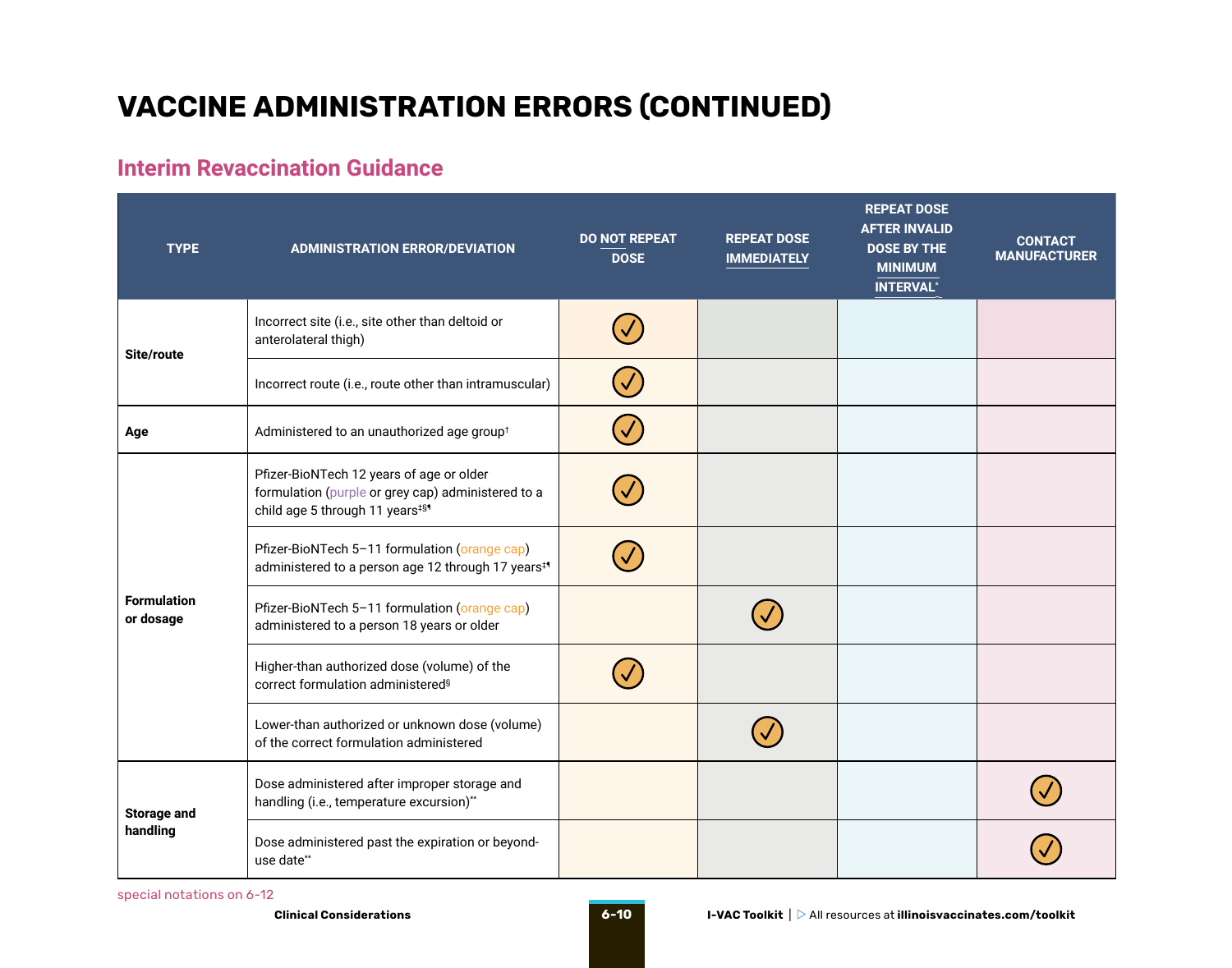### <span id="page-10-0"></span>**VACCINE ADMINISTRATION ERRORS (CONTINUED)**

### **Interim Revaccination Guidance**

| <b>TYPE</b>                                      | <b>ADMINISTRATION ERROR/DEVIATION</b>                                                                                                                                      | <b>DO NOT REPEAT</b><br><b>DOSE</b> | <b>REPEAT DOSE</b><br><b>IMMEDIATELY</b> | <b>REPEAT DOSE</b><br><b>AFTER INVALID</b><br><b>DOSE BY THE</b><br><b>MINIMUM</b><br><b>INTERVAL*</b> | <b>CONTACT</b><br><b>MANUFACTURER</b> |
|--------------------------------------------------|----------------------------------------------------------------------------------------------------------------------------------------------------------------------------|-------------------------------------|------------------------------------------|--------------------------------------------------------------------------------------------------------|---------------------------------------|
|                                                  | mRNA primary series or additional primary dose<br>administered prior to the recommended interval*                                                                          |                                     |                                          |                                                                                                        |                                       |
| <b>Intervals</b>                                 | mRNA primary series or additional primary dose<br>administered after the recommended interval <sup>tt</sup>                                                                |                                     |                                          |                                                                                                        |                                       |
|                                                  | Janssen inadvertently administered fewer than 24<br>days after an mRNA dose                                                                                                |                                     |                                          |                                                                                                        |                                       |
|                                                  | Booster dose administered prior to the<br>recommended interval                                                                                                             |                                     |                                          |                                                                                                        |                                       |
|                                                  | Dose administered within 30 or 90 days of<br>COVID-19 passive antibody therapy (30 days for<br>post-exposure prophylaxis; 90 days for COVID-19<br>treatment) <sup>††</sup> |                                     |                                          |                                                                                                        |                                       |
| <b>Mixed Series</b>                              | Incorrect mRNA COVID-19 product inadvertently<br>administered for the 2nd dose in the primary series                                                                       |                                     |                                          |                                                                                                        |                                       |
| <b>Diluent (Pfizer-</b><br><b>BioNTech only)</b> | Only diluent is administered                                                                                                                                               |                                     |                                          |                                                                                                        |                                       |
|                                                  | Pfizer-BioNTech is mixed with too much diluent                                                                                                                             |                                     |                                          |                                                                                                        |                                       |
|                                                  | Pfizer-BioNTech is mixed with too little or no<br>diluent <sup>§</sup>                                                                                                     |                                     |                                          |                                                                                                        |                                       |
|                                                  | Any incorrect diluent is used (anything other than<br>0.9% sodium chloride [normal saline, preservative-<br>free])**                                                       |                                     |                                          |                                                                                                        |                                       |

special notations o[n 6-12](#page-11-0)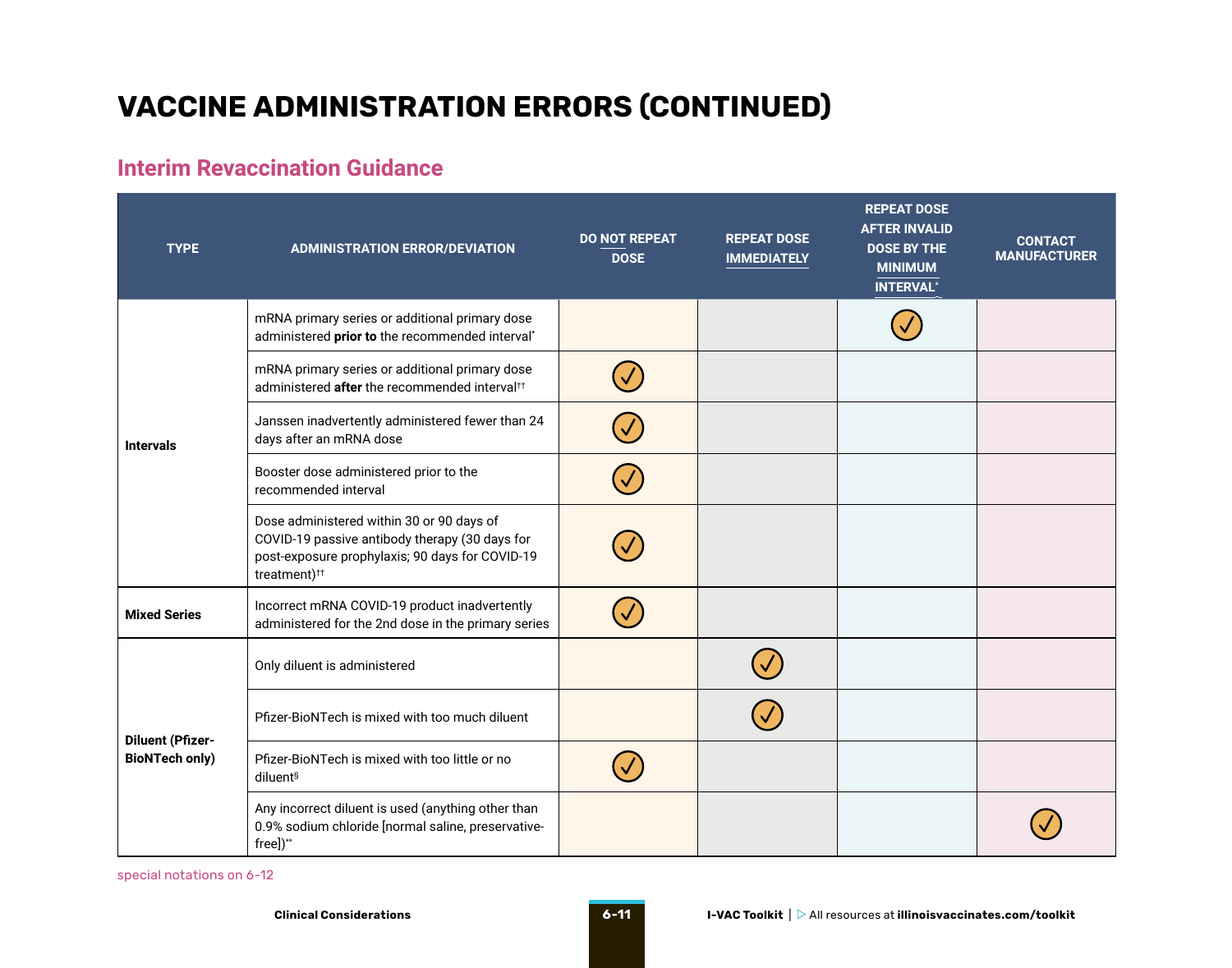### <span id="page-11-0"></span>**VACCINE ADMINISTRATION ERRORS (CONTINUED)**

#### **Interim Revaccination Guidance Special Notations**

\* Vaccine administered up to 4 days before the minimum interval may be counted and do not need to be repeated

† If any COVID-19 vaccine is administered before age 5 years, do not give another dose at this time. If a vaccine other than Pfizer-BioNTech is given to a person under age 18 years:

- If age 5-17 years and Moderna was given in error, consider the age-appropriate Pfizer-BioNTech formulation as the second dose (based on the recipient's age on the day of vaccination) at least 28 days after the Moderna dose.
- If age 5–17 years and Janssen was given, consider a single dose of the age-appropriate Pfizer-BioNTech formulation (based on the recipient's age on the day of vaccination) at least 2 months after Janssen.

‡ In general, do not repeat dose. However, a repeat dose of the age-appropriate formulation may be administered based on clinical judgement at an interval of 21 days after the dose given in error if:

- 0.1 mL of the Pfizer-BioNTech purple cap formulation is administered to a child age 5 through 11 years
- A lower-than-authorized dose from the Pfizer-BioNTech orange cap formulation is administered to an adolescent age 12 through 17 years

§ If the administration error resulted in a higher-thanauthorized vaccine dose, in general the second dose may still be administered at the recommended interval. However, if local or systemic side effects following vaccination are clinically concerning (outside of the expected side effect profile), lead to serious adverse reactions, or are ongoing at the time of the second dose, the decision to administer the second dose may be assessed on a case-by-case basis.

¶ Individuals who will turn from 11 to 12 years of age between their first and second dose in the primary regimen may receive either Pfizer-BioNTech COVID-19 Vaccine formulation in the authorized dosage. This is not considered an error and VAERS reporting is not indicated.

\*\* Contact the manufacturer for information on the stability of the vaccine. If the manufacturer does not have information to support the stability of the vaccine, repeat the dose immediately (no minimum interval).

†† This is not considered an error and does not require VAERS reporting

Source: **[CDC: COVID-19 Vaccine Administration Errors and Deviations](https://www.cdc.gov/vaccines/covid-19/downloads/covid19-vaccine-errors-deviations.pdf)**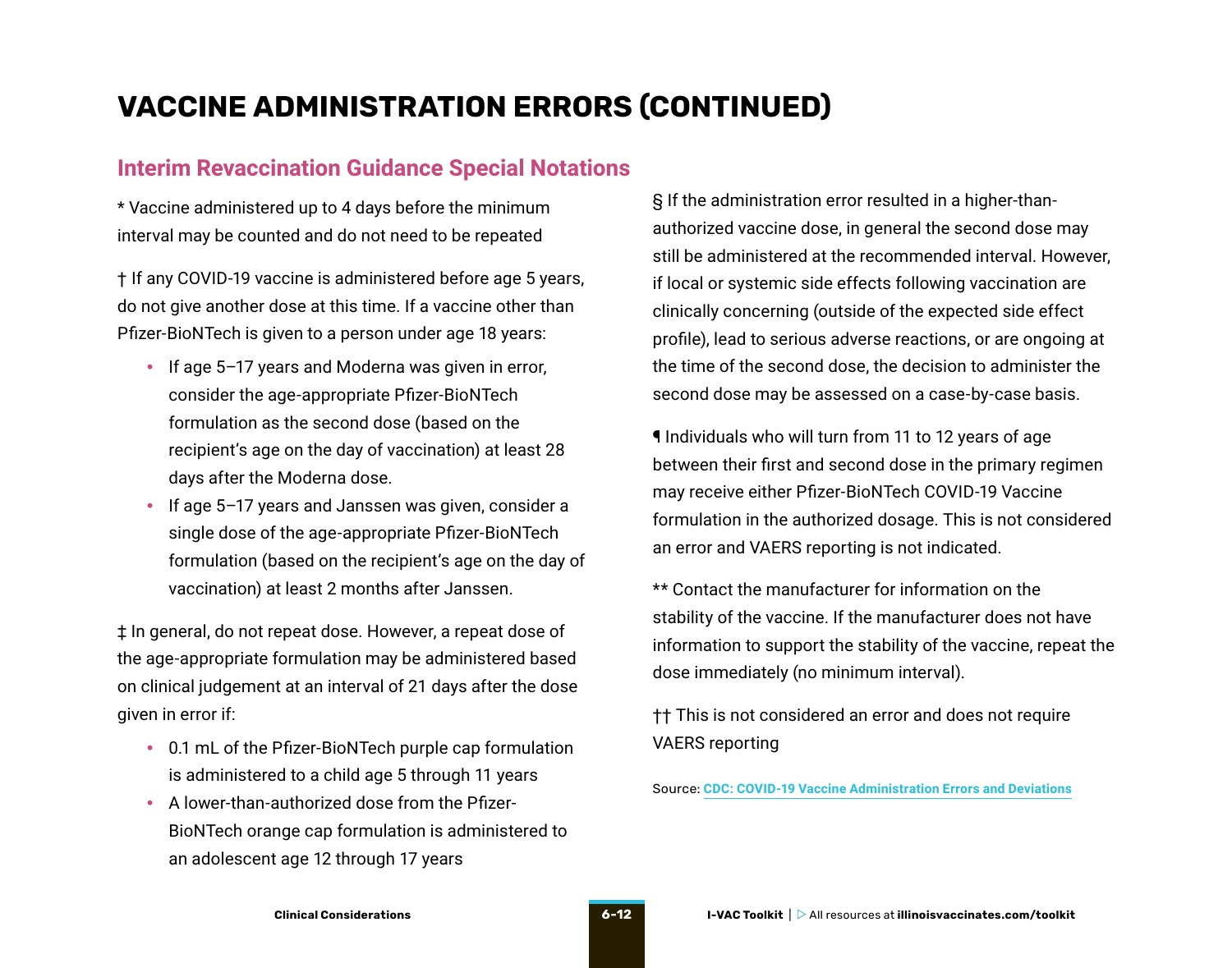## <span id="page-12-0"></span>**PEDIATRIC VACCINATION**

### **Side Effects**

Children may experience fewer side effects than adolescents or young adults. Children with evidence of prior infection may have fewer side effects than those without evidence of prior infection. Routine antipyretic or analgesic medications can be taken if appropriate. In general, aspirin is not recommended for use in children and adolescents ≤18 years due to risk of Reye's Syndrome. The most common systemic reactions include fatigue, headache, chills, and muscle pain. The most common local reaction in the clinical trials was mild pain at the injection site.

#### **MIS-C**

The COVID-19 vaccination benefits outweigh a theoretical risk of an MIS-like illness for people who meet all the following criteria:



Clinical recovery has been achieved, including return to normal cardiac function;



It has been  $\geq$ 90 days since their diagnosis of MIS-C;



They are in an area of high or substantial community transmission of COVID, or otherwise have an increased risk for COVID exposure and transmission;



**4** Onset of MIS-C occurred before any COVID-19 vaccination



**\*Note:** A study found that 2 doses of Pfizer-BioNTech vaccine were highly effective in preventing MIS-C in persons ages 12-18. The estimated effectiveness was 91% in fully vaccinated children. All critically ill MIS-C patients were unvaccinated.

• Younger children were not included because they were not eligible for the vaccine during the study period.

Sources: **[CDC: Science Brief](https://www.cdc.gov/coronavirus/2019-ncov/science/science-briefs/vaccine-induced-immunity.html)**; **[CDC: Morbidity and Mortality Weekly Report, January 14, 2022](https://www.cdc.gov/mmwr/volumes/71/wr/pdfs/mm7102e1-H.pdf)**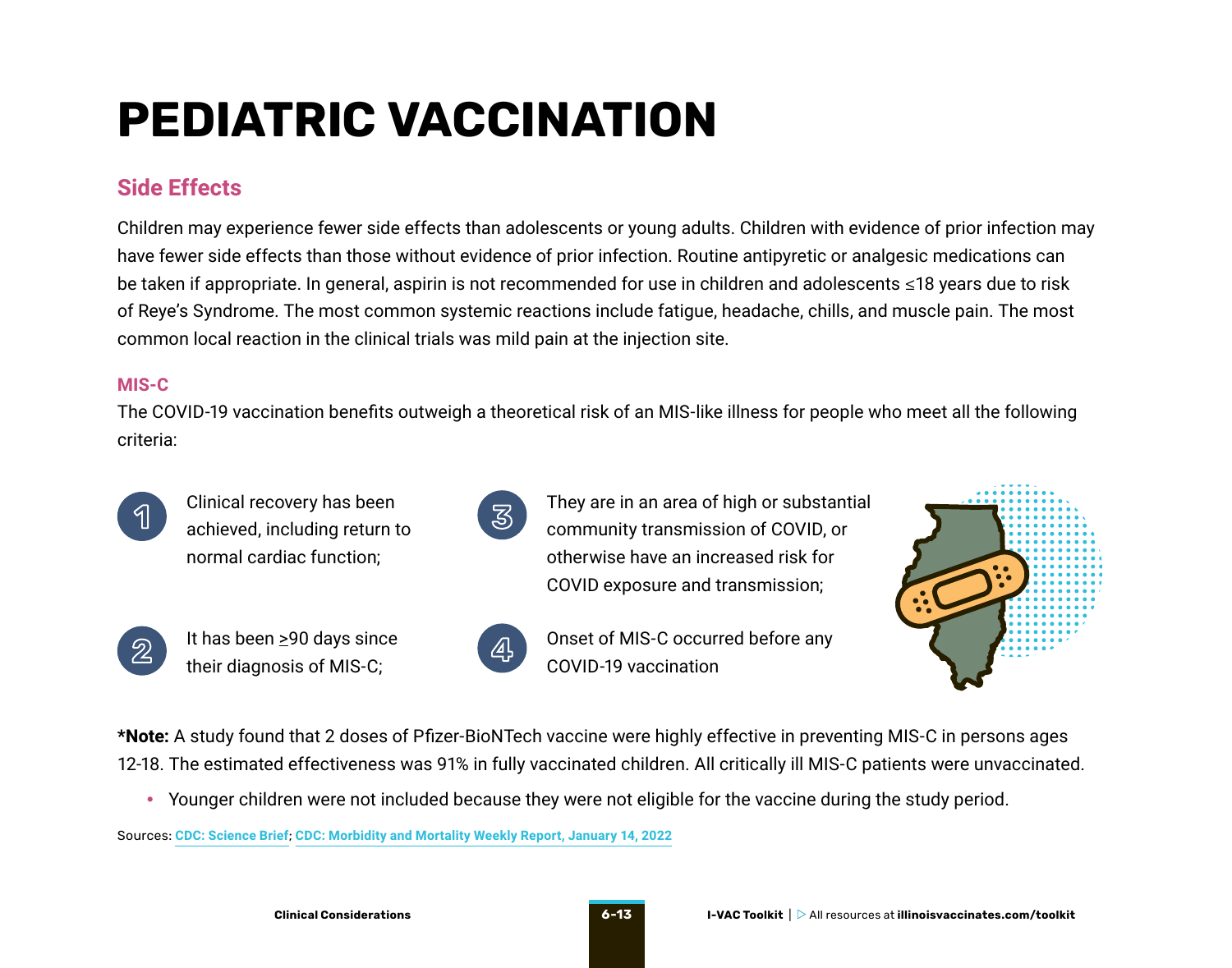## <span id="page-13-0"></span>**IMMUNOCOMPROMISED POPULATIONS**

People who are immunocompromised are especially vulnerable to COVID-19. Everyone, including immunocompromised people, should receive a COVID-19 vaccine primary series if they are 5 years and older as soon as possible. Some moderately or severely immunocompromised people should get an additional primary shot. A third shot\* is considered a part of the primary dose series in immunocompromised individuals. Currently, the recommendation for an additional dose is listed below and is summarized in the chart as indicated in **section five - Vaccine Administration:**

- Moderna: ages 18+, third dose 28 days after second dose
- Pfizer: ages 5+, third dose 28 days after second dose
- J&J\* : 18+, second dose 28 days after first does, note: a **Pfizer-BioNTech or Moderna COVID-19 vaccine should be used**

Everyone 5 years and older, including immunocompromised people, should also get a booster shot as indicated in **section five - Vaccine Administration.**

According to the CDC, people with any of the characteristics listed below should be considered moderately or severely immunocompromised, including:

- Receiving active cancer treatment for tumors or cancers of the blood
- Received an organ transplant and are taking medicine to suppress the immune system
- Received a stem cell transplant within the last 2 years or are taking medicine to suppress the immune system
- Moderate or severe primary immunodeficiency (such as DiGeorge syndrome, or Wiskott-Aldrich syndrome)
- Advanced or untreated HIV infection
- Active treatment with high-dose corticosteroids or other drugs that may suppress immune response
- People should talk to their healthcare provider about their medical condition, and whether getting an additional primary shot is appropriate for them.

Source: **[CDC: COVID-19 Vaccines for Moderately or Severely](https://www.cdc.gov/coronavirus/2019-ncov/vaccines/recommendations/immuno.html?s_cid=10483:covid%20vaccine%20and%20immunocompromised:sem.ga:p:RG:GM:gen:PTN:FY21)  [Immunocompromised People](https://www.cdc.gov/coronavirus/2019-ncov/vaccines/recommendations/immuno.html?s_cid=10483:covid%20vaccine%20and%20immunocompromised:sem.ga:p:RG:GM:gen:PTN:FY21)**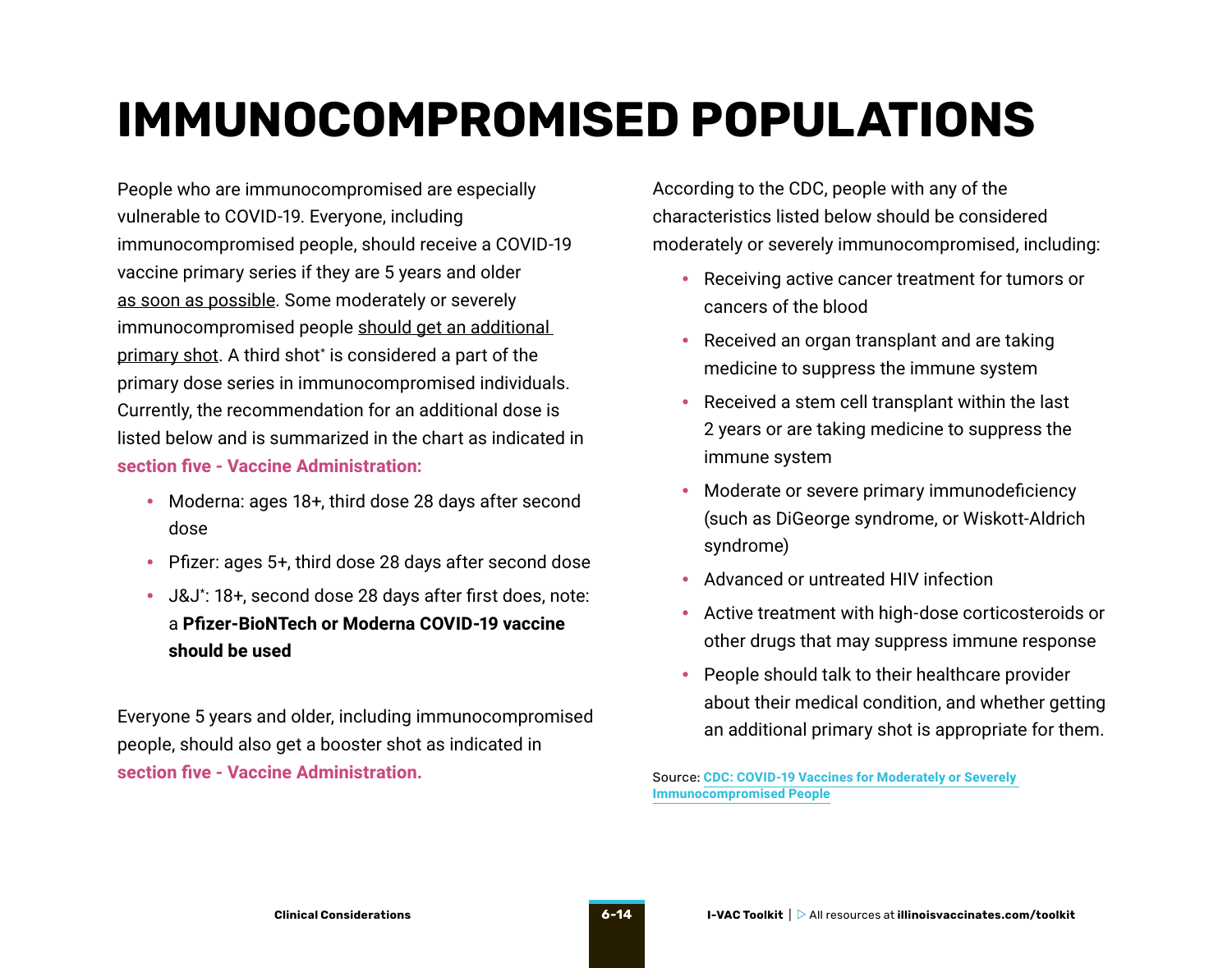## <span id="page-14-0"></span>**PEOPLE VACCINATED OUTSIDE OF THE U.S.**

For people that have been vaccinated outside of the United States, there are guidelines based on:

- The vaccine(s) received for the primary series
- Whether the primary series was completed
- Whether a booster dose was received

The charts below are directly from the CDC's guidance on vaccinations given outside of the U.S. and can be viewed online **[here.](https://www.cdc.gov/vaccines/covid-19/clinical-considerations/covid-19-vaccines-us.html#appendix-e)**

#### **Received a COVID-19 vaccine that is FDA-approved or FDA-authorized**

| <b>VACCINATION HISTORY</b>                                           | <b>RECOMMENDED ACTIONS</b>                                                                                                                                                                  | <b>SPECIAL SITUATIONS</b>                                                                                                                                                                                                                                                                                                                                                                                                                                                                  |
|----------------------------------------------------------------------|---------------------------------------------------------------------------------------------------------------------------------------------------------------------------------------------|--------------------------------------------------------------------------------------------------------------------------------------------------------------------------------------------------------------------------------------------------------------------------------------------------------------------------------------------------------------------------------------------------------------------------------------------------------------------------------------------|
| Received all recommended<br>primary dose(s)                          | Do not repeat primary series<br>Administer booster dose when eligible                                                                                                                       | People who are moderately or severely immunocompromised who:<br>• Received 2 mRNA COVID-19 vaccine doses should receive a third mRNA<br>primary dose followed by a booster dose, for a total of four vaccine doses<br>• Received a Janssen COVID-19 Vaccine primary dose should receive one<br>additional mRNA dose and one booster dose, for a total of three vaccine<br>doses.                                                                                                           |
| Received a partial 2-dose<br>mRNA COVID-19 vaccine<br>primary series | Do not restart primary series<br>Complete primary series as close to the<br>recommended time as possible, preferably<br>with the same mRNA vaccine<br>Administer booster dose when eligible | People vaccinated in countries where only a single mRNA dose is<br>recommended in certain populations (e.g., people with a history of SARS-<br>CoV-2 infection, adolescents) should complete the 2-dose primary mRNA<br>series, and get a booster dose when eligible.<br>• People who are moderately or severely immunocompromised who<br>received 2 mRNA COVID-19 vaccine doses should receive a third mRNA<br>primary dose followed by a booster dose for a total of four vaccine doses. |
| Received a booster dose after<br>completion of primary series        | Do not repeat booster dose                                                                                                                                                                  |                                                                                                                                                                                                                                                                                                                                                                                                                                                                                            |

Source: **[CDC: Use of COVID-19 Vaccines in the United States](https://www.cdc.gov/vaccines/covid-19/clinical-considerations/covid-19-vaccines-us.html#appendix-e)**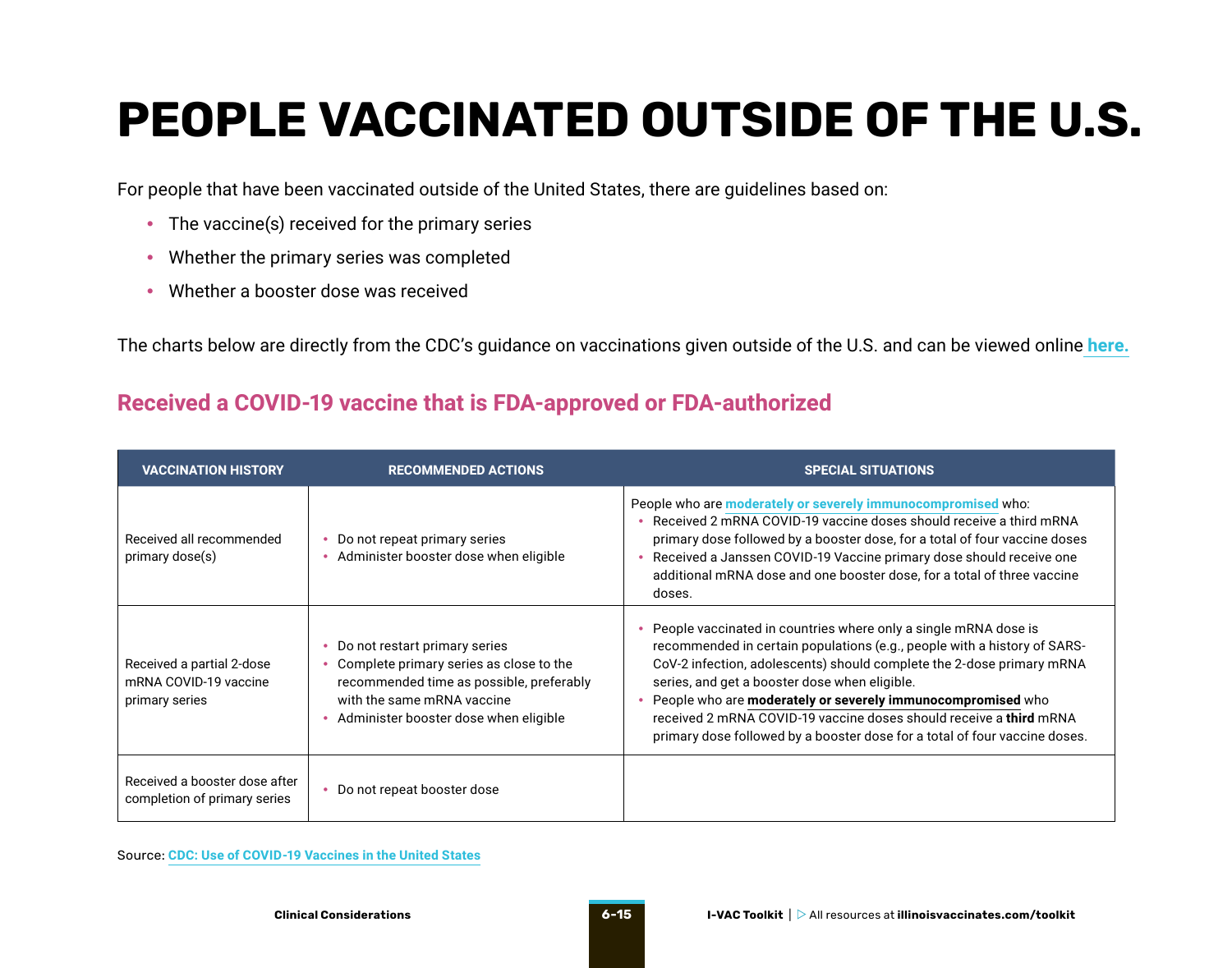### **PEOPLE VACCINATED OUTSIDE OF THE U.S. (CONTINUED)**

**Received a COVID-19 vaccine listed for emergency use by the WHO but not approved or authorized by the FDA\*†**

| <b>VACCINATION HISTORY</b>                                    | <b>RECOMMENDED ACTIONS</b>                                                                                                                                                                                                        | <b>SPECIAL SITUATIONS</b>                                                                                                                                                                                                                                                                                                                                                                   |
|---------------------------------------------------------------|-----------------------------------------------------------------------------------------------------------------------------------------------------------------------------------------------------------------------------------|---------------------------------------------------------------------------------------------------------------------------------------------------------------------------------------------------------------------------------------------------------------------------------------------------------------------------------------------------------------------------------------------|
| Received all recommended<br>primary doses for that vaccine    | Do not repeat primary series<br>Administer mRNA booster dose at least 5<br>months after last primary series dose                                                                                                                  | People ages 12 years and older who are <b>moderately or severely</b><br>immunocompromised should also receive:<br>• A single dose of an mRNA COVID-19 vaccine at least 28 days after<br>receiving the last dose of the non-FDA-approved or -authorized primary<br>series.<br>• An mRNA booster dose at least 3 months after last primary series dose,<br>for a total of four vaccine doses. |
| Received partial primary<br>series for that vaccine           | Administer a single dose of an mRNA<br>٠<br>COVID-19 vaccine at least 28 days after receipt<br>of their first dose to complete primary series<br>Administer mRNA booster dose at least 5<br>months after last primary series dose | People ages 12 years and older who are <b>moderately or severely</b><br>immunocompromised should also receive:<br>• A single dose of an mRNA COVID-19 vaccine at least 28 days after the last<br>dose of the primary series.<br>• An mRNA booster dose, at least 3 months after last primary series dose, for<br>a total of four vaccine doses.                                             |
| Received a booster dose after<br>completion of primary series | • Do not repeat booster dose                                                                                                                                                                                                      |                                                                                                                                                                                                                                                                                                                                                                                             |

\*The **[EUI](https://www.cdc.gov/vaccines/covid-19/eui/index.html)** provides a legal framework for heterologous use of mRNA COVID-19 vaccines (i.e., Pfizer-BioNTech and Moderna) in people who received a non-FDA authorized or approved COVID-19 vaccine outside of US.

†COVID-19 vaccines that are listed for **[emergency use by WHO](https://extranet.who.int/pqweb/vaccines/vaccinescovid-19-vaccine-eul-issued)** that are not FDA-authorized or FDA-approved have not been evaluated for efficacy or safety by CDC or ACIP.

Source: **[CDC: Use of COVID-19 Vaccines in the United States](https://www.cdc.gov/vaccines/covid-19/clinical-considerations/covid-19-vaccines-us.html#appendix-e)**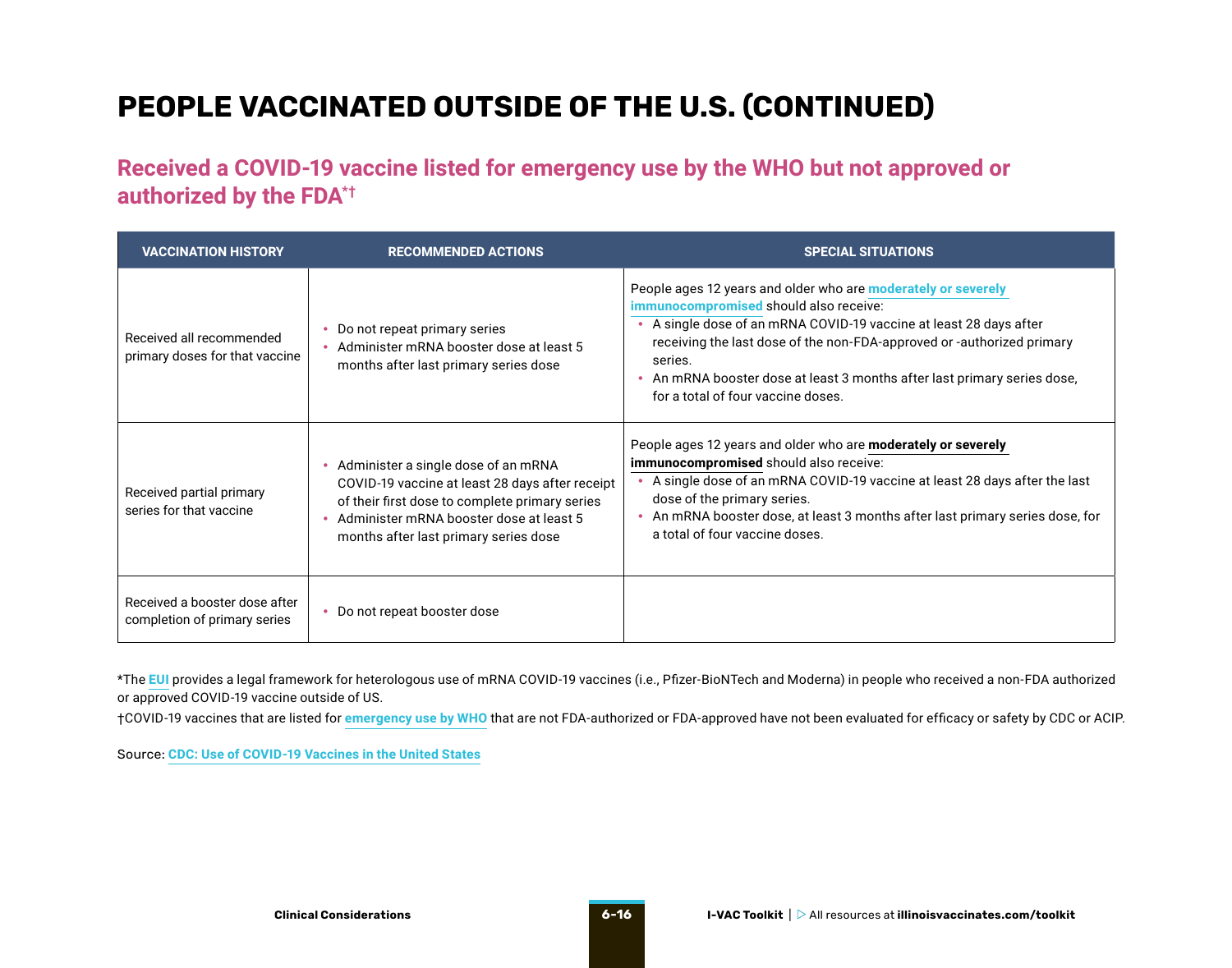### **PEOPLE VACCINATED OUTSIDE OF THE U.S. (CONTINUED)**

**Received a heterologous primary series composed of doses of a COVID-19 vaccine listed for emergency use by the WHO, at least one of which is not FDA-approved or authorized\*†**

| <b>VACCINATION HISTORY</b>                                    | <b>RECOMMENDED ACTIONS</b>                                                                                | <b>SPECIAL SITUATIONS</b>                                                                                                                                                                                                                                                                                                                      |
|---------------------------------------------------------------|-----------------------------------------------------------------------------------------------------------|------------------------------------------------------------------------------------------------------------------------------------------------------------------------------------------------------------------------------------------------------------------------------------------------------------------------------------------------|
| Received two doses of<br>vaccine                              | Do not repeat primary series<br>Get mRNA booster dose at least 5 months<br>after last primary series dose | People ages 12 years and older who are moderately or severely<br>immunocompromised should receive:<br>A single dose of an mRNA COVID-19 vaccine at least 28 days after<br>receiving the last dose of the primary series.<br>An mRNA vaccine booster dose, at least 3 months after last primary<br>series dose, for a total of 4 vaccine doses. |
| Received a booster dose after<br>completion of primary series | Do not repeat the booster dose                                                                            |                                                                                                                                                                                                                                                                                                                                                |

**Received all or some of the recommended doses of COVID-19 vaccines that are NOT FDAauthorized, FDA-approved, or among those listed for emergency use by the WHO**

| <b>VACCINATION HISTORY</b>                              | <b>RECOMMENDED ACTIONS</b>                                                                                                                                                                                                | <b>SPECIAL SITUATIONS</b>                                                                                                                                                                                                         |
|---------------------------------------------------------|---------------------------------------------------------------------------------------------------------------------------------------------------------------------------------------------------------------------------|-----------------------------------------------------------------------------------------------------------------------------------------------------------------------------------------------------------------------------------|
| Received any number and<br>combination of vaccine doses | Doses received do not count toward<br>vaccination in the U.S.<br>Start primary series at least 28 days after the<br>last dose of vaccine<br>Get mRNA booster dose at least 5 months<br>after completion of primary series | People ages 12 years and older who are moderately or severely<br>immunocompromised should restart the series, following guidance for<br>this group around number and timing of primary series dose(s) and<br>booster vaccination. |

\*The **[EUI](https://www.cdc.gov/vaccines/covid-19/eui/index.html)** provides a legal framework for heterologous use of mRNA COVID-19 vaccines (i.e., Pfizer-BioNTech and Moderna) in people who received a non-FDA authorized or approved COVID-19 vaccine outside of US.

†COVID-19 vaccines that are listed for **[emergency use by WHO](https://extranet.who.int/pqweb/vaccines/vaccinescovid-19-vaccine-eul-issued)** that are not FDA-authorized or FDA-approved have not been evaluated for efficacy or safety by CDC or ACIP.

Source: **[CDC: Use of COVID-19 Vaccines in the United States](https://www.cdc.gov/vaccines/covid-19/clinical-considerations/covid-19-vaccines-us.html#appendix-e)**



**The COVID-19 vaccines that are listed for emergency use by the WHO as of March 2, 2022 are available [here.](https://extranet.who.int/pqweb/sites/default/files/documents/Status_COVID_VAX_02March2022.pdf)**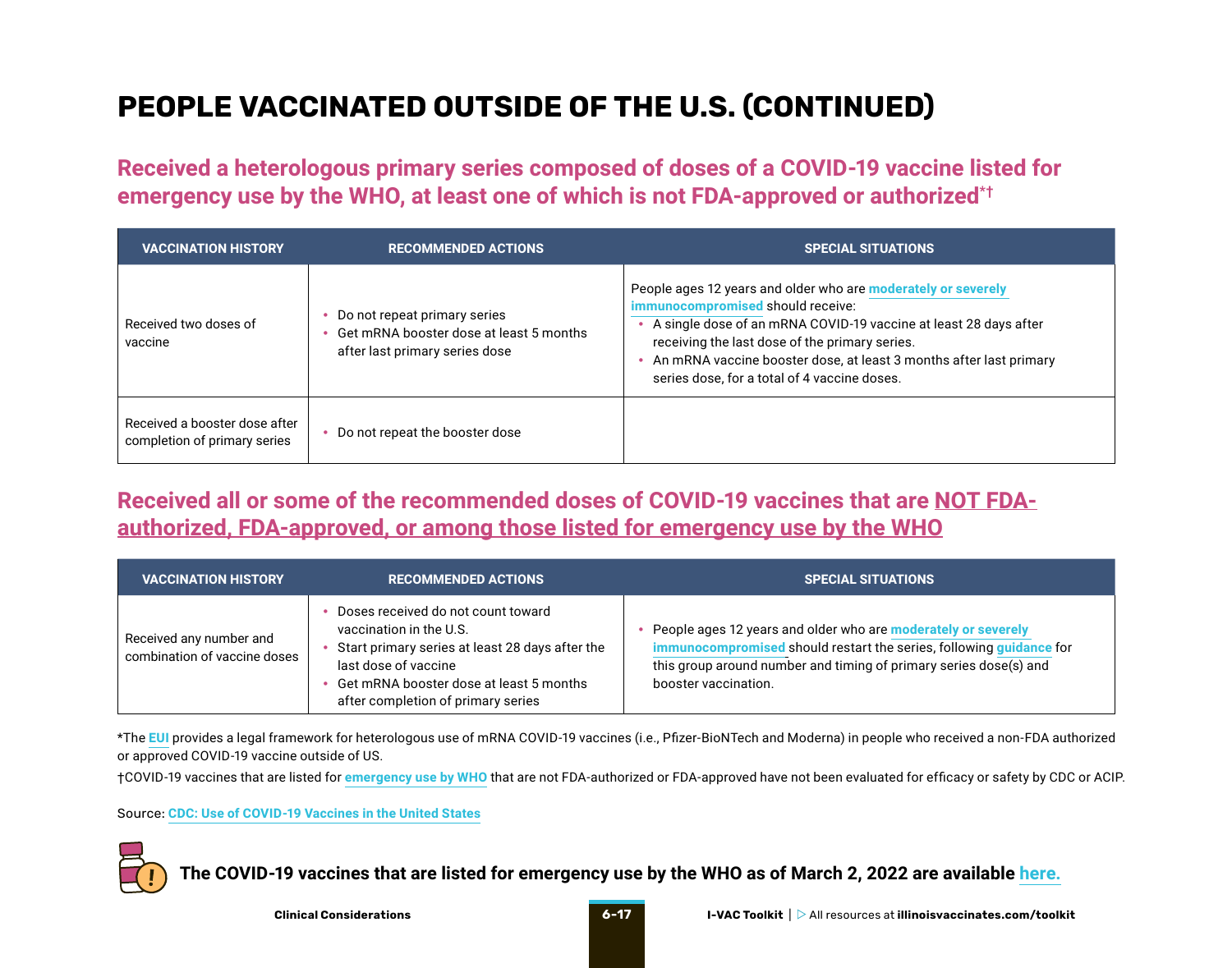## <span id="page-17-0"></span>**PEOPLE VACCINATED AS PART OF A CLINICAL TRIAL**

Are considered fully vaccinated if:

- They participated within or outside the United States and received all the recommended primary series doses of a **[WHO-EUL COVID-19 vaccines](https://extranet.who.int/pqweb/sites/default/files/documents/Status_COVID_VAX_02March2022.pdf)** (i.e., not placebo) that is not FDA-approved or FDA-authorized
- They received a vaccine that is not listed for emergency use by the WHO but for which a U.S. data and safety monitoring board or equivalent has independently confirmed efficacy are considered fully vaccinated
	- **Moderna COVID-19 vaccine in children ages 6–17 years**
	- **Medicago COVID-19 vaccine in people 18 years of age**

Moderately or severely immunocompromised clinical trial participants:

• Should receive an additional dose of Pfizer-BioNTech or Moderna unless they have received, or plan to receive, an additional or booster dose through a clinical trial.

All eligible clinical trial participants **should** receive a single booster dose of Pfizer-BioNTech or Moderna, unless they have received, or plan to receive, a booster dose through a clinical trial.

Consult with their healthcare provider about next steps if participants have questions or to determine additional doses.

Source: **[CDC: Emergency Use Instructions \(EUI\) Fact Sheet for Recipients](https://www.cdc.gov/vaccines/covid-19/eui/downloads/Pfizer-Caregiver.pdf)  [and Caregivers: Pfizer-BioNTech COVID-19 Vaccine for Primary, Additional,](https://www.cdc.gov/vaccines/covid-19/eui/downloads/Pfizer-Caregiver.pdf)  [and/or Booster Doses](https://www.cdc.gov/vaccines/covid-19/eui/downloads/Pfizer-Caregiver.pdf)**

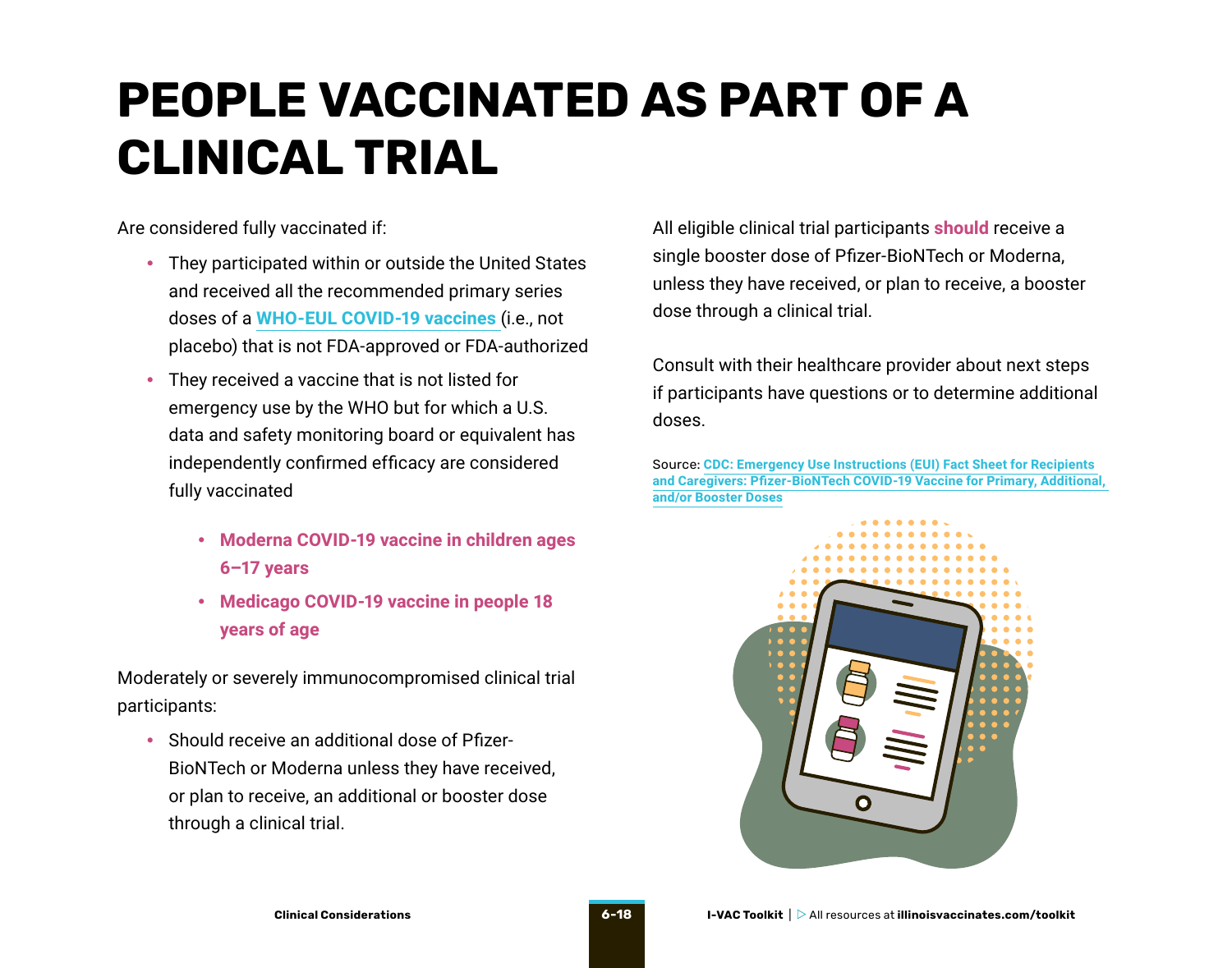## <span id="page-18-0"></span>**PREGNANT POPULATIONS**

People who are pregnant or were recently pregnant are more likely to get severely ill with COVID-19 compared with people who are not pregnant. COVID-19 vaccination is recommended for people who are pregnant, breastfeeding, trying to get pregnant now, or might become pregnant in the future. Evidence about the safety and effectiveness of COVID-19 vaccination during pregnancy is growing.

According to the CDC, pregnancies affected by COVID-19 are at increased risk for preterm birth and **[stillbirths](https://www.cdc.gov/mmwr/volumes/70/wr/mm7047e1.htm?s_cid=mm7047e1_w)**, and might be at increased risk for other complications.

This data suggests that the benefits of receiving a COVID-19 vaccine outweigh any known or potential risks of vaccination during pregnancy. There is no evidence that any vaccines, including COVID-19 vaccines, cause fertility problems in women or men.

According to the CDC: side effects can occur after COVID-19 vaccination in pregnant people, similar to those among non-pregnant people. Acetaminophen can be offered as an option for pregnant people experiencing fever (fever has been associated with adverse pregnancy outcomes) or other post-vaccination symptoms.

Source: **[CDC: COVID-19 Vaccines While Pregnant or Breastfeeding](https://www.cdc.gov/coronavirus/2019-ncov/vaccines/recommendations/pregnancy.html?s_cid=10484:covid%20vaccine%20for%20pregnant:sem.ga:p:RG:GM:gen:PTN:FY21)**

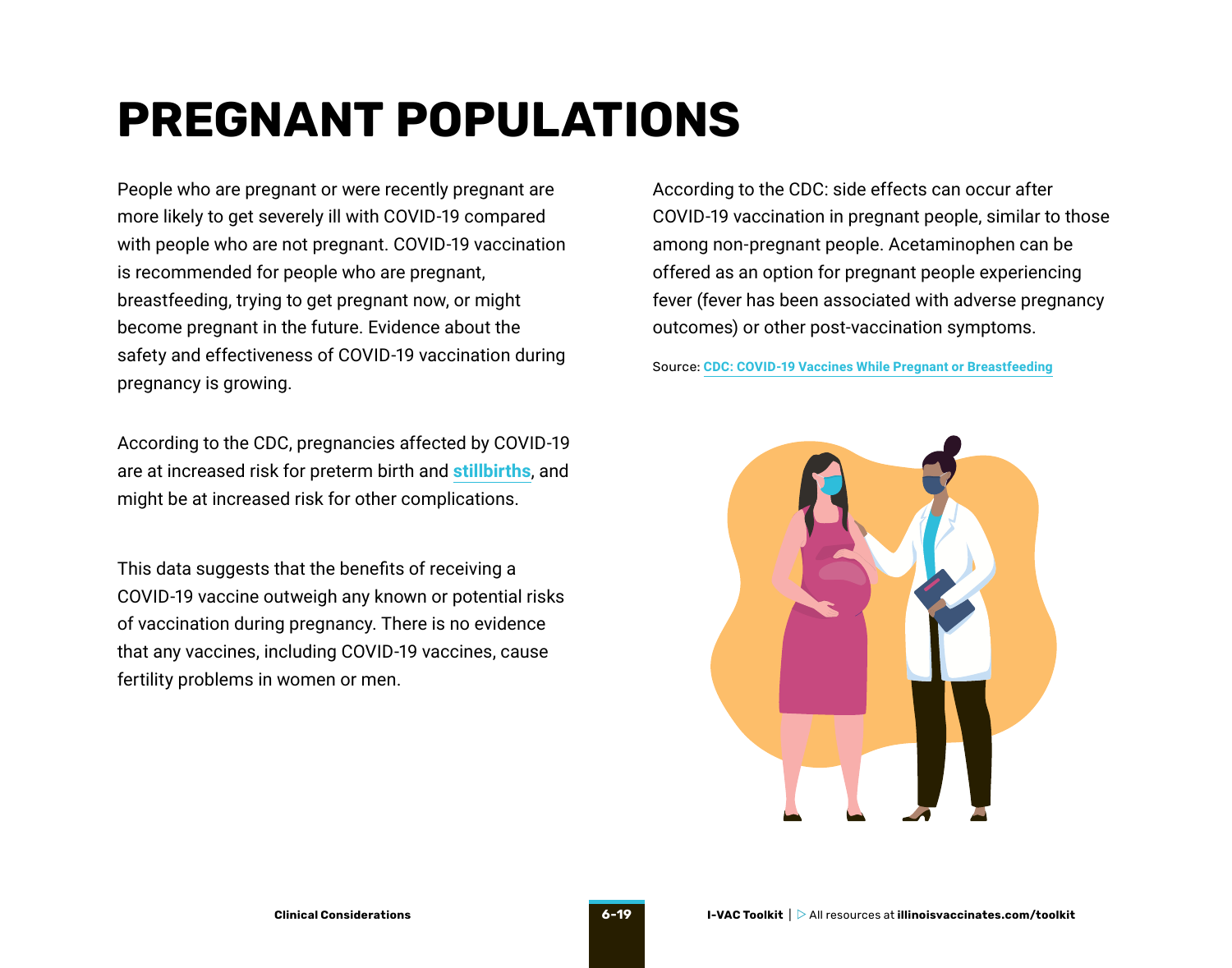### **PREGNANT POPULATIONS (CONTINUED)**

#### **Should pregnant, recently pregnant, or lactating people get vaccinated?**

Yes! Pregnancy can put someone at higher risk of severe complications due to COVID-19. This includes hospitalization, mechanical ventilation, and even death. Vaccination helps prevent severe illness from COVID-19. Additionally, pregnancies affected by COVID-19 are at increased risk for preterm birth and stillbirths, and other severe complications. If someone is vaccinated and breastfeeding, the antibodies made by their body can be passed through breast milk and will help protect their newborn from the virus.

#### **What are the recommendations?**

The American College of Obstetricians and Gynecologists (ACOG) strongly recommends all pregnant and 6-week post-partum people get vaccinated and boosted. The mRNA vaccines (Pfizer and Moderna) are preferred over the Johnson & Johnson vaccine.

#### **When should the vaccines be given during pregnancy?**

If someone is pregnant, they should be vaccinated and boosted as soon as possible. COVID-19 vaccines can be given during any trimester, although new evidence suggests that the vaccines given in the third trimester are 80% effective at preventing COVID-19 related hospitalization in infants younger than 6 months. Additionally, COVID-19 vaccines can be administered at the same time as other vaccines. Boosters are recommended for everyone aged 12 and up.

#### **What are the side effects of vaccination for pregnant populations?**

Pregnant or recently pregnant people experience the same side effects as non-pregnant people. This includes injection site pain, fatigue, and fever. Acetaminophen can be taken for fever. There is no evidence that suggests these vaccines cause miscarriage.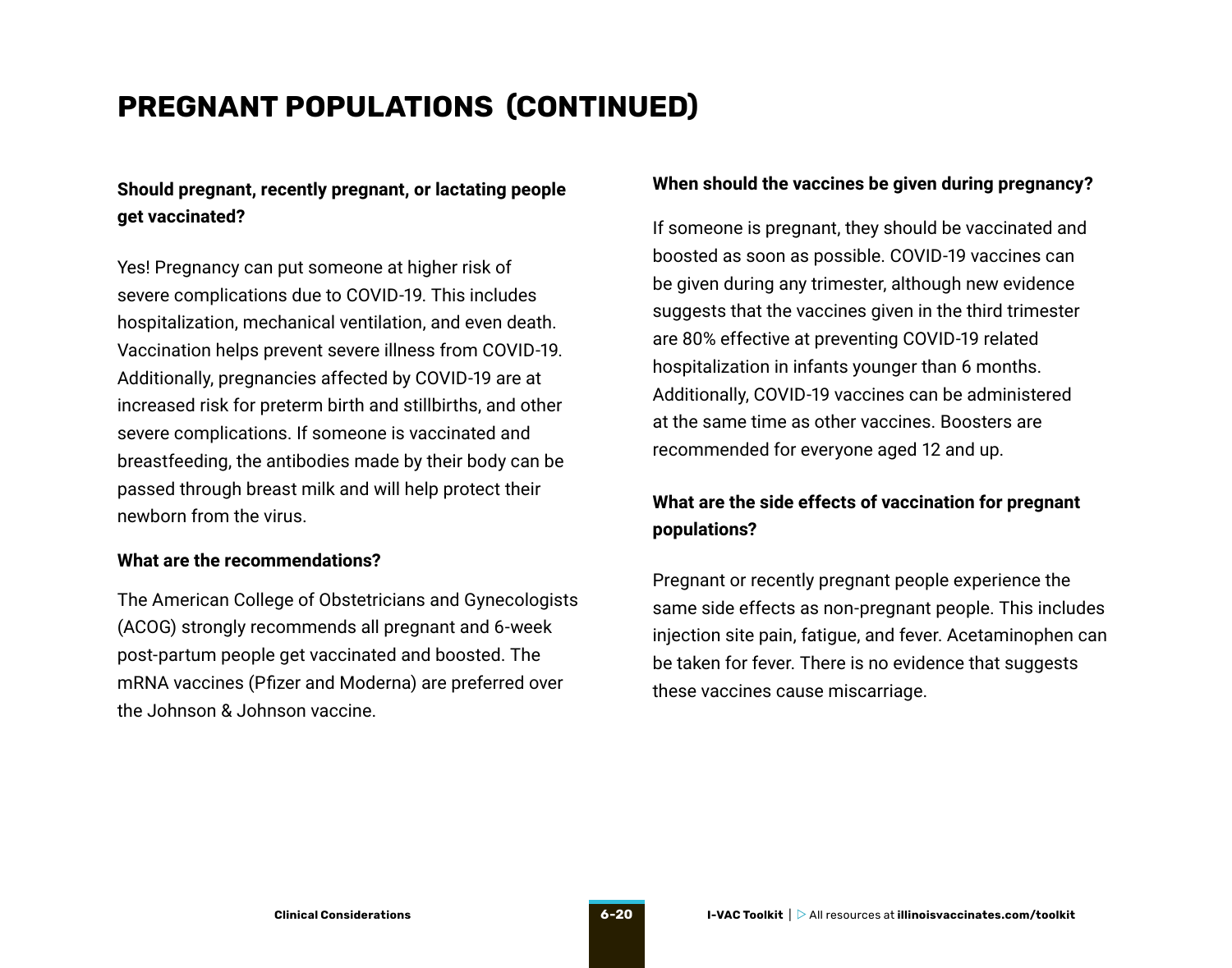### **PREGNANT POPULATIONS (CONTINUED)**

#### **What does the data say?**

- A **[study](https://www.nature.com/articles/s41591-021-01666-2)** published in January 2022, found that serious adverse outcomes from COVID-19 infection, including urgent care admissions and perinatal death, were more likely in unvaccinated compared to vaccinated pregnant people.
- A 2022 **[MMWR study](https://www.cdc.gov/mmwr/volumes/71/wr/mm7107e3.htm)** found that maternal vaccination during pregnancy helped prevent COVID-19-related hospitalization of infants aged <6 months by 61%.
- A 2021 **[MMWR study](https://www.cdc.gov/mmwr/volumes/70/wr/mm7047e1.htm)** found that pregnancies affected by COVID-19 are at increased risk for preterm birth and stillbirths and might be at increased risk for other complications.



**For more information, visit the [CDC website,](https://www.cdc.gov/coronavirus/2019-ncov/vaccines/recommendations/pregnancy.html) OR [ACOG](https://www.acog.org/clinical/clinical-guidance/practice-advisory/articles/2020/12/covid-19-vaccination-considerations-for-obstetric-gynecologic-care)  [guidelines.](https://www.acog.org/clinical/clinical-guidance/practice-advisory/articles/2020/12/covid-19-vaccination-considerations-for-obstetric-gynecologic-care)**



### **Protect mothers, protect infants. START VACCINATING TODAY!**